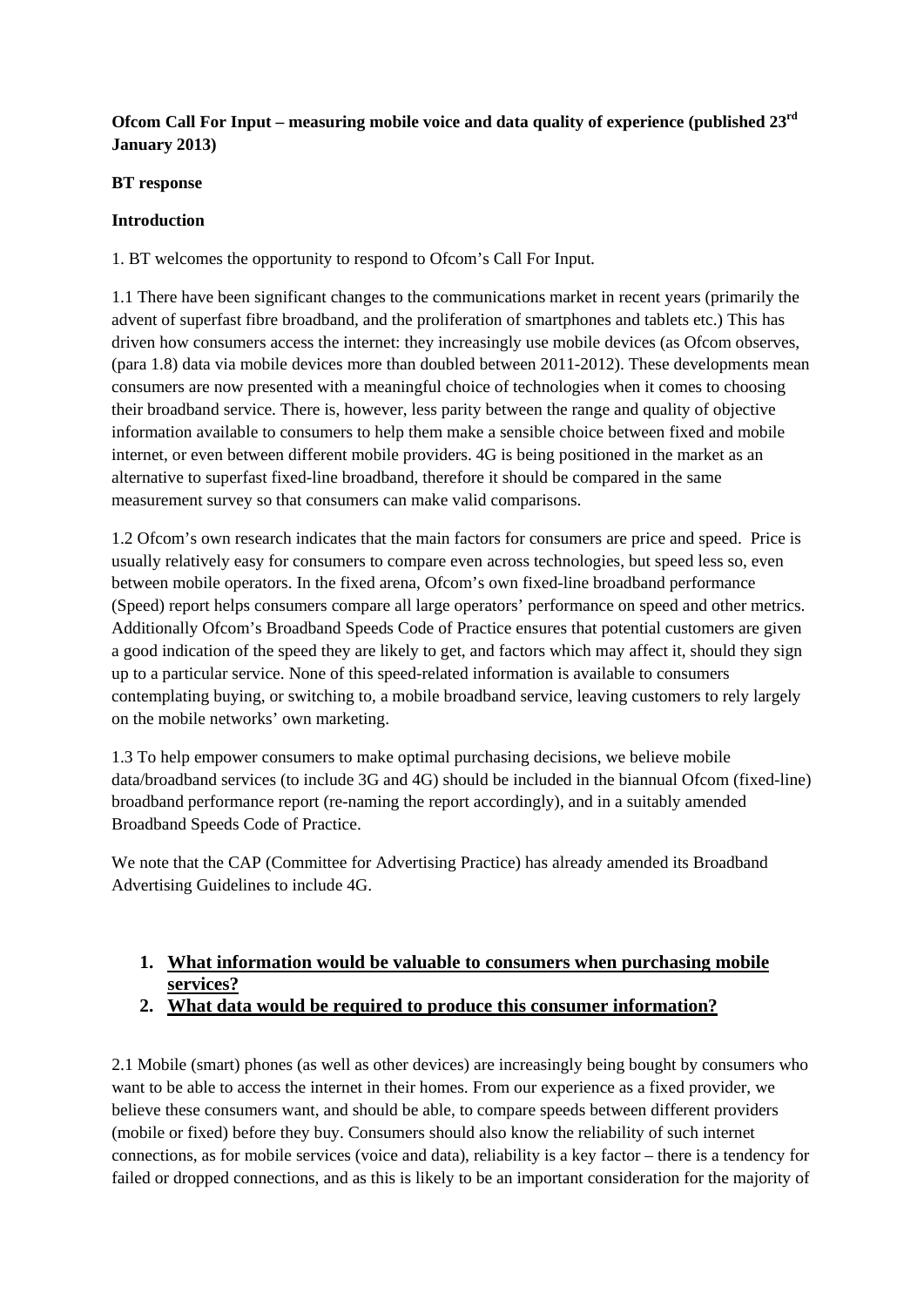consumers, comparisons between different services and operators would help consumers drive quality improvements through better-informed purchasing and switching decisions.

2.2 Mobile and fixed broadband are increasingly substitutable products (depending on the end user's specific needs and the capabilities of the device they are using), so we suggest Ofcom considers the substitutional impact of 4G technology for fixed (especially ADSL) broadband, especially in the home (using dongles). The advent of 4G mobile technology - already being positioned as "superfast"\* - will provide greater choice for consumers, making it all the more important that they are able to make comparisons across both fixed and mobile technologies.

\*Typical speed 6-12Mbit/s, which is 5x faster than 3G (average 1.5Mbit/s) [source EE marketing]

#### 2.3 Quality of Experience metrics

We suggest the following are measured (for both fixed and  $4G/3G$  mobile):

- Access speeds (maximum speed as in Ofcom fixed-line broadband performance report/CoP)
- Download speed (throughput)/upload speed (peak time and 24 hour)
- Latency
- Jitter
- DNS Resolution
- Packet loss

For 4G/3G mobile, it is key that measurements are taken at different distances from the network base station, so that metrics are available for both rural and urban locations, both inside and outside the home, and on the move. Tests should be carried out at a large and varied number of locations, at different times of day etc., for a minimum duration, and across different parts of the UK, by region/nation.

Latency and jitter can be just as important as speed for certain real-time applications like gaming etc. However presenting these metrics in more readily understandable terms for consumers would be helpful, for both mobile and fixed.

2.4 To make comparative metrics even more meaningful to consumers, we suggest the following could be measured for both technologies (fixed and mobile):

Quality of Experience for:

- Web-browsing:
- downloading and uploading files (music, film or photos);
- watching streamed video (iPlayer, YouTube);
- using VoIP;
- multi-player gaming applications;

We know this is something Ofcom has been considering for fixed broadband, and it would be beneficial if there is consistency of the metrics used for both. We suggest these metrics have 95% confidence limits, as is the case for existing Ofcom performance reports for average and maximum speeds.

For all measurements a consistent methodology across mobile and fixed should be used.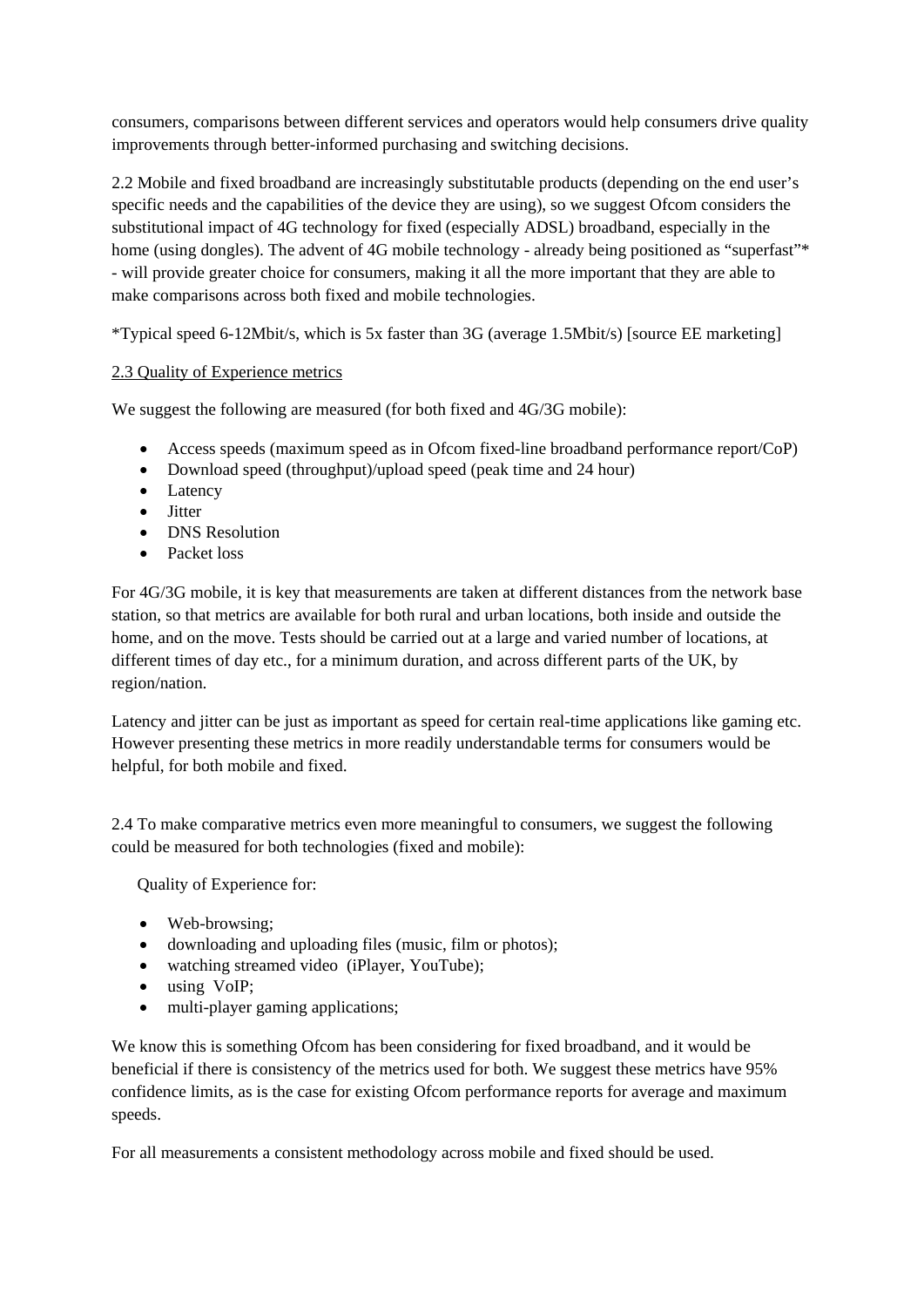2.5 For all metrics, there is an added factor for mobile that is different from fixed, as speeds are typically less constant. It would be useful therefore if consideration could be given to looking at minimum/maximum speeds over a period of time. An example of why this information would be useful is that if a consumer is uploading photos to Facebook from a mobile, the first one may upload quickly, whereas subsequent photos may take much longer or not at all. These are real issues that consumers need to be able to compare and judge.

### **2.6 Traffic Management**

We also believe it is vital for consumers to be able to fully understand ISPs' traffic management policies (including throttling and blocking), which are increasingly important. They need to be fully transparent, explaining for example, the effect on applications used. A recent EU report shows that: "at least 20% of mobile Internet users in Europe experience some form of restriction on their ability to access VoIP services, although there are differences by country".

As a signatory of the voluntary Traffic Management and Open Internet Codes of Practice, we support not only the publication of KFIs by ISPs, but also the safeguarding of access to legal services. We therefore believe that traffic management should not be deployed to block VoIP or other over-the-top services that are designed to work over data paths.

### **2.7 Tethering**

"Tethering" is the use of a mobile handset or other internet-enabled mobile device - as a modem for another device, e.g. laptop or tablet. All Mobile Operators must make clear if this is possible, or if there are any restrictions or additional charges (and what they are). Any limits imposed by operators on download speeds should also be made clear.

### **2.8 Devices**

The device used to access the internet itself can have an effect on the customer experienced. Any testing should clearly specify the device, model and operating system version used (maybe a small standard "set" of popular devices should be used, to be refreshed annually). (We are happy to share our research on this aspect). Any measurement should be undertaken with dongles, tablets and smartphones (and of late "phablets" – a smaller tablet, or larger mobile handset).

### **2.9 "Superfast"/"ultrafast"**

4G Providers are already positioning the service as "superfast" (EE marketing), or even "ultrafast" (3 marketing). Although primarily an advertising issue and of greater interest to the ASA, it is important for consumers that there is a common understanding of what these terms might mean, especially when comparing fixed and mobile data speeds. This will mitigate against customer confusion and detriment. It is not practical or advisable to have a separate definition for "superfast 4G" as opposed to "superfast (fixed line) broadband" - they should be one and the same. Ofcom may want to look to BDUK/DCMS for a standard definition (e.g. at least 24Mbit/s to 30Mbit/s), and in particular BDUK's recent guidance on requirements of wireless technologies in meeting NGA state aid obligations published here:

[https://www.gov.uk/government/publications/fixed-wireless-technology-broadband-delivery-uk](https://www.gov.uk/government/publications/fixed-wireless-technology-broadband-delivery-uk-guidance)[guidance](https://www.gov.uk/government/publications/fixed-wireless-technology-broadband-delivery-uk-guidance)